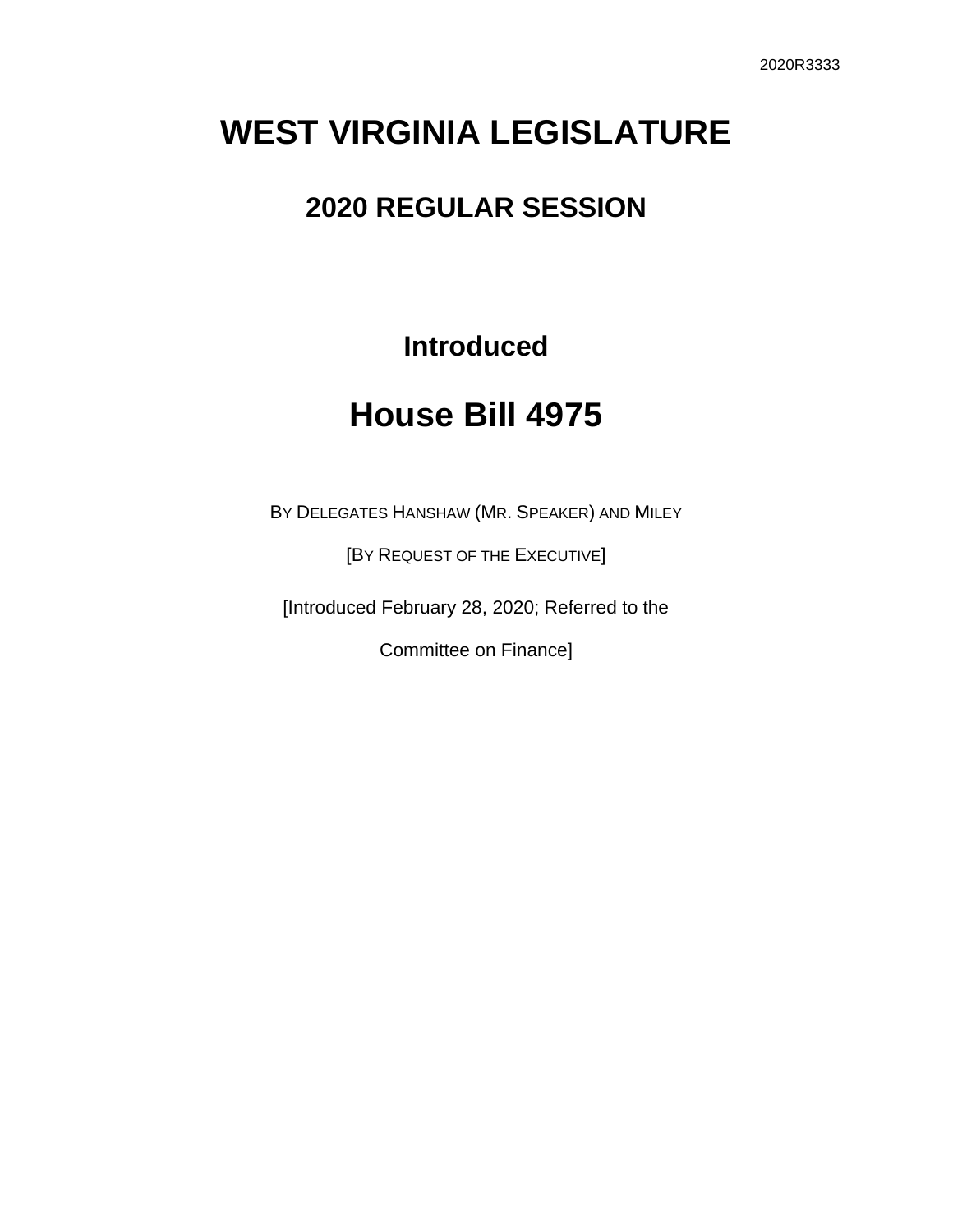| 1              | A BILL supplementing and amending by decreasing an existing item of appropriation and adding      |
|----------------|---------------------------------------------------------------------------------------------------|
| $\overline{2}$ | a new item of appropriation for expenditure of public moneys out of the Treasury from the         |
| 3              | balance of moneys remaining as an unappropriated balance in the State Fund, Lottery Net           |
| 4              | Profits, to the State Department of Education, School Building Authority, fund 3963, fiscal       |
| 5              | year 2020, organization 0402 by supplementing and amending Chapter 31, Acts of the                |
| 6              | Legislature, Regular Session, 2019, known as the budget bill for the fiscal year ending           |
| $\overline{7}$ | June 30, 2020.                                                                                    |
| 8              | Whereas, The Governor submitted to the Legislature the Executive Budget document,                 |
| 9              | dated January 8, 2020, which included a Statement of the State Fund, Lottery Net Profits, setting |
| 10             | forth therein the cash balance as of July 1, 2019, less net appropriation balances forwarded and  |
| 11             | regular and recommended supplemental appropriations for the fiscal year 2020; and                 |
| 12             | Whereas, It appears from the Statement of the State Fund, Lottery Net Profits and this            |
| 13             | supplemental appropriation bill, there remains an unappropriated balance in the State Treasury    |
| 14             | which is available for appropriation during the fiscal year ending June 30, 2020; therefore       |
| 15             | Be it enacted by the Legislature of West Virginia:                                                |
| 16             | That Chapter 31, Acts of the Legislature, Regular Session, 2019, known as the budget              |
| 17             | bill, be supplemented and amended by decreasing an existing item of appropriation and adding      |
| 18             | a new item of appropriation to Title II, section 4 thereof, to read as follows:                   |
| 19             | TITLE II - APPROPRIATIONS.                                                                        |
| 20             | Sec. 4. Appropriations from lottery net profits.                                                  |
| 21             | <b>DEPARTMENT OF EDUCATION</b>                                                                    |
| 22             | 293 - State Department of Education -                                                             |
| 23             | School Building Authority -                                                                       |
| 24             | <b>Debt Service Fund</b>                                                                          |
| 25             | (WV Code Chapter 18)                                                                              |
|                |                                                                                                   |